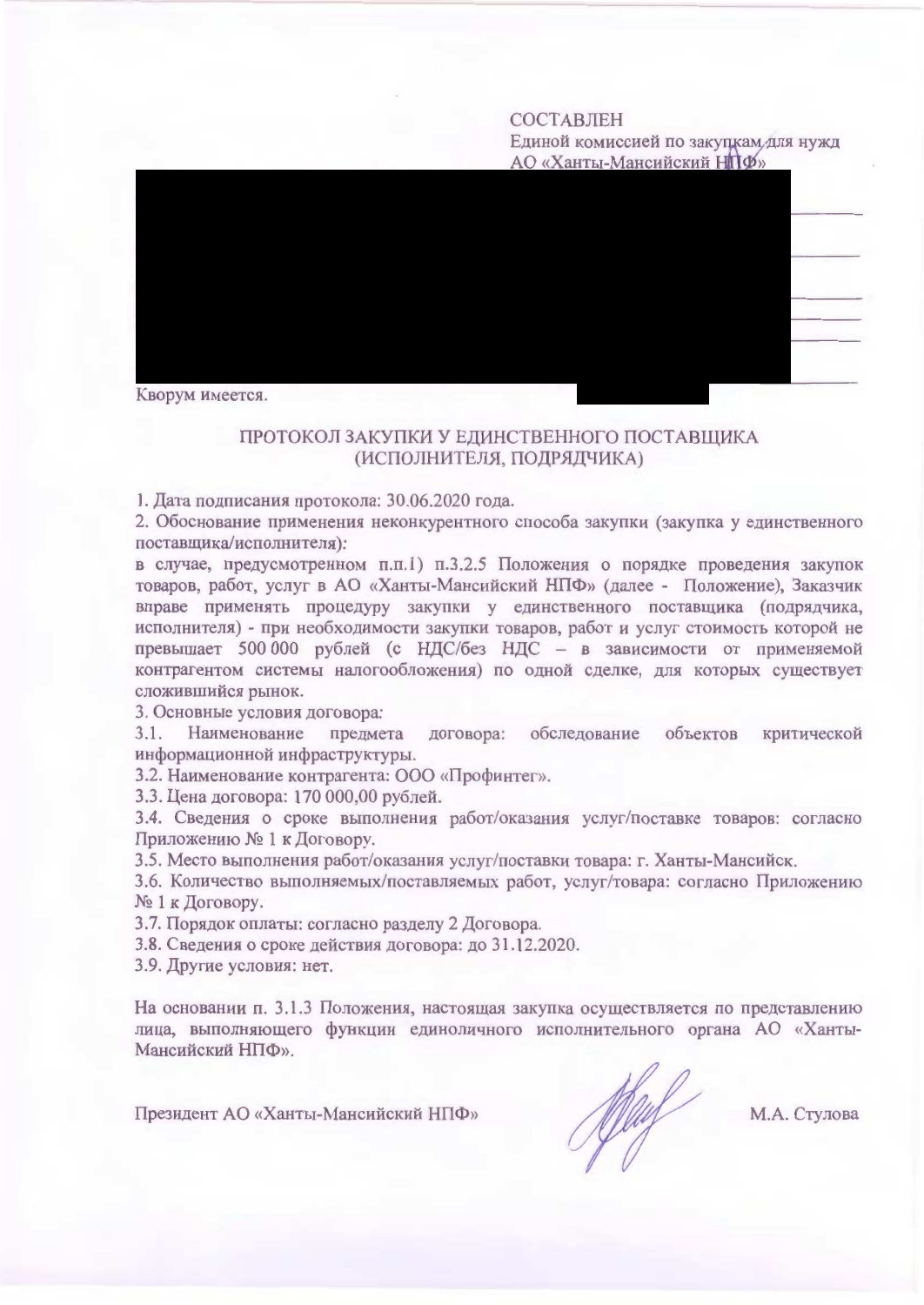### СОСТАВЛЕН

Единой комиссией по закупкам для нужд АО «Ханты-Мансийский НПФ»



## ПРОТОКОЛ ЗАКУПКИ У ЕДИНСТВЕННОГО ПОСТАВЩИКА (ИСПОЛНИТЕЛЯ, ПОДРЯДЧИКА)

1. Дата подписания протокола: 30.06.2020 года.

2. Обоснование применения неконкурентного способа закупки (закупка у единственного поставщика/исполнителя):

в случае, предусмотренном п.п.1) п.3.2.5 Положения о порядке проведения закупок товаров, работ, услуг в АО «Ханты-Мансийский НПФ» (далее - Положение), Заказчик вправе применять процедуру закупки у единственного поставщика (подрядчика, исполнителя) - при необходимости закупки товаров, работ и услуг стоимость которой не превышает 500 000 рублей (с НДС/без НДС - в зависимости от применяемой контрагентом системы налогообложения) по одной сделке, для которых существует сложившийся рынок.

3. Основные условия договора:

3.1. Наименование предмета договора: ремонтно-восстановительные работы систем кондиционирования воздуха с использованием в т.ч. давальческих материалов и оборудования Заказчика.

3.2. Наименование контрагента: ООО «Стройцентр».

3.3. Цена договора: 329 335,00 рублей.

3.4. Сведения о сроке выполнения работ/оказания услуг/поставке товаров: 31 июля 2020 года.

3.5. Место выполнения работ/оказания услуг/поставки товара: г. Ханты-Мансийск.

3.6. Количество выполняемых/поставляемых работ, услуг/товара: согласно Приложению № 1 к Договору.

3.7. Порядок оплаты: согласно разделу 7 Договора.

3.8. Сведения о сроке действия договора: до полного исполнения Сторонами обязательств.

3.9. Другие условия: нет.

На основании п. 3.1.3 Положения, настоящая закупка осуществляется по представлению лица, выполняющего функции единоличного исполнительного органа АО «Ханты-Мансийский НПФ».

Президент АО «Ханты-Мансийский НПФ»

May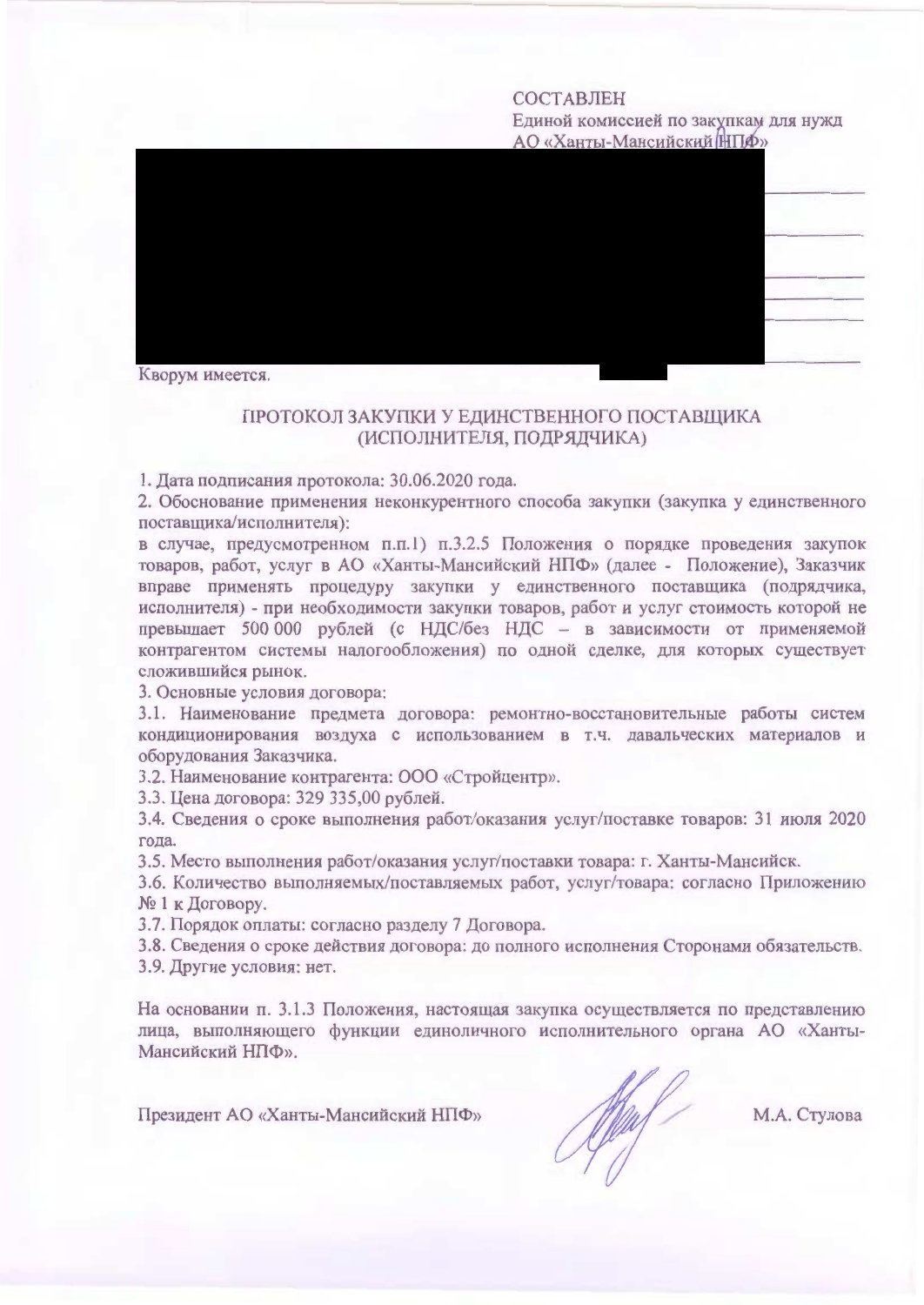### **СОСТАВЛЕН**

Единой комиссией по закупкам для нужд АО «Ханты-Мансийский НПФ»



# ПРОТОКОЛ ЗАКУПКИ У ЕДИНСТВЕННОГО ПОСТАВЩИКА (ИСПОЛНИТЕЛЯ, ПОДРЯДЧИКА)

1. Дата подписания протокола: 30.06.2020 года.

2. Обоснование применения неконкурентного способа закупки (закупка у единственного поставщика/исполнителя):

в случае, предусмотренном п.п.1) п.3.2.5 Положения о порядке проведения закупок товаров, работ, услуг в АО «Ханты-Мансийский НПФ» (далее - Положение), Заказчик вправе применять процедуру закупки у единственного поставщика (подрядчика, исполнителя) - при необходимости закупки товаров, работ и услуг стоимость которой не превышает 500 000 рублей (с НДС/без НДС - в зависимости от применяемой контрагентом системы налогообложения) по одной сделке, для которых существует сложившийся рынок.

3. Основные условия договора:

3.1. Наименование предмета договора: актуарное оценивание обязательств.

3.2. Наименование контрагента: ИП Мансуров Андрей Касимович.

3.3. Цена договора: 240 000,00 рублей.

3.4. Сведения о сроке выполнения работ/оказания услуг/поставке товаров: 20 октября 2020 года.

3.5. Место выполнения работ/оказания услуг/поставки товара: г. Ханты-Мансийск.

3.6. Количество выполняемых/поставляемых работ, услуг/товара: согласно Разделу 1 Договора.

3.7. Порядок оплаты: согласно разделу 3 Договора.

3.8. Сведения о сроке действия договора: до полного исполнения Сторонами обязательств. 3.9. Другие условия: нет.

На основании п. 3.1.3 Положения, настоящая закупка осуществляется по представлению лица, выполняющего функции единоличного исполнительного органа АО «Ханты-Мансийский НПФ».

Президент АО «Ханты-Мансийский НПФ»